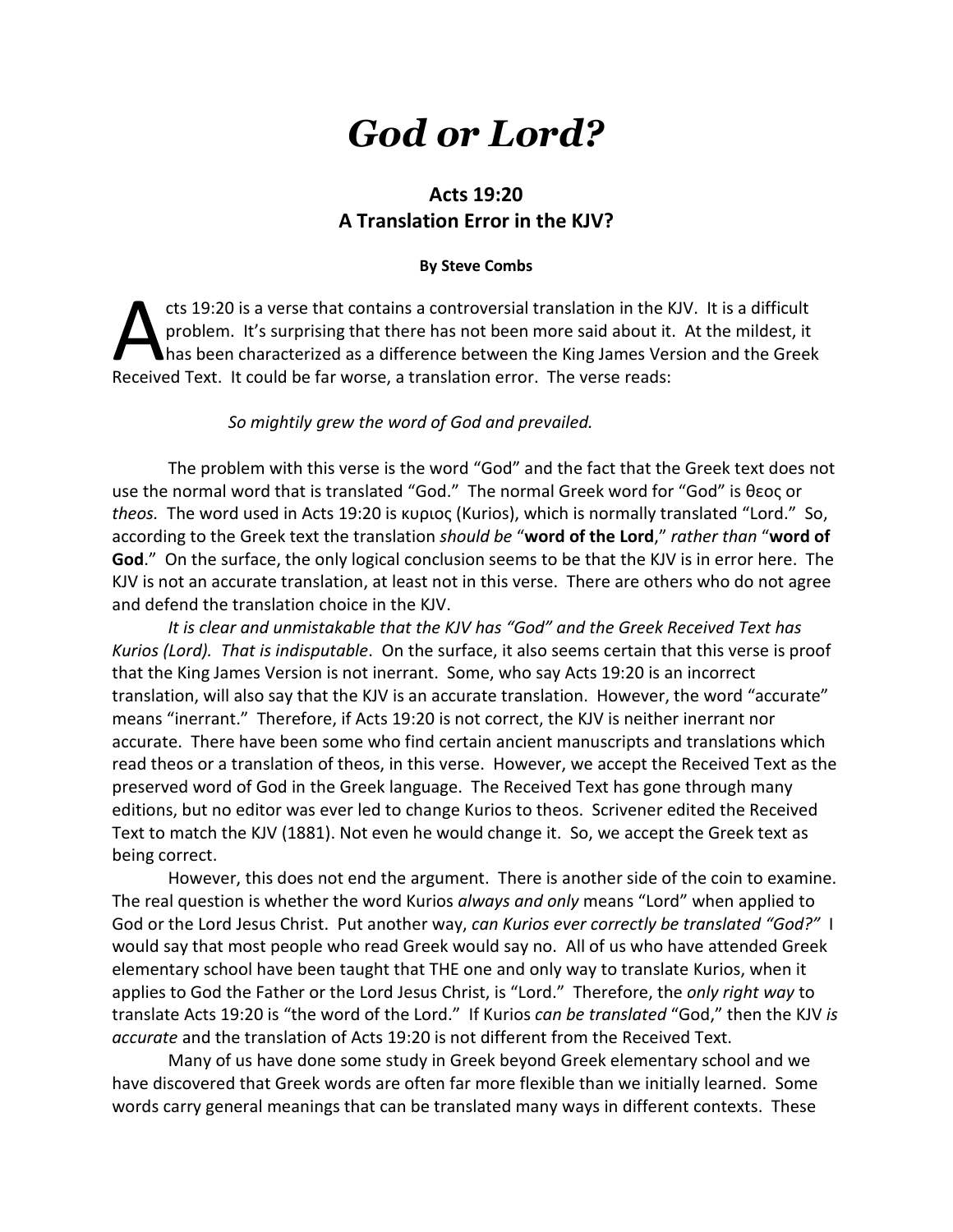words do not always have a set and certain meaning and translation in all contexts. These words have to be translated according to the context. Doing so is not always easy. One such word is *ekenosen*. The word means "to *make empty*, that is, (figuratively) to *abase*, *neutralize*, *falsify."* The word has a base definition*,* but it applies differently in a figurative sense according to the context. Modern versions translate this literally (sometimes literal means elementary) in Philippians 2:7, "emptied himself." The KJV translates it "made himself of no reputation." The KJV also variously translates the word "made void" and "made of none effect." These various translations of the same word all carry an element of "emptied," but the translation must be refined according to the context.

Another example is the Greek word *yinomai.* This word is one of the most flexible words in the New Testament. The basic meaning of the word is "cause to be" and "to become" (Strong's). Once again this word *must* be translated according to its meaning *in the context.* In the KJV, it is variously translated: it came to pass, made, done, become, forbid, been, arose, being, be fulfilled, be married (Rom. 7:3-4), brought, cometh, doing, grow, had, have, past, preferred, seemed, showed, trembled, waxed, wrought, assembled, divided, finished, and others. Once again, there is an element of "becoming" in each of these (in the context), but the word cannot be translated literally in the contexts. Take, for instance, Romans 7:3-4 where the word is translated "be married." The verse more literally reads, "So then if, while her husband lives, **she** *becomes* **to another man**, she shall be called an adulteress." The phrase "she becomes to another man" makes no sense in English nor would it be proper to translate it that way. What does she become to the other man? The context is marriage, so the KJV translators correctly chose to translate it "be married."

How flexible is Kurios? Can it be properly translated "God?" That is the question we will seek to examine in this article. Kurios also has basic meanings which widen its translation possibilities.

#### **Basic Definitions**

First, let's take a look at the basic definitions of Kurios given in lexicons, such as Strong's and Thayer. Strong defines it this way: "From κῦρος kuros (*supremacy*); *supreme* in authority, that is, (as noun) *controller*; by implication *Mr*. (as a respectful title)." Thayer's Greek Definitions expands the meaning a bit: "he to whom a person or thing belongs, about which he has power of deciding; master, lord" and "this title is given to: God, the Messiah." The *Abbott-Smith* Lexicon says, "having power, authority…lord, master." The word kurios is at base a word that speaks of authority; sometimes supreme authority. It can be applied to both men and God. The KJV translates it with words like sir, master, owner, lord (applied to men), and Lord (applied to God). Since it is translated in various ways and applies to an individual with great, even supreme, power and authority, perhaps it could be translated "God" in the right context. The vast majority of times this word is used in the New Testament, it is translated "Lord" or a variation of it. Once, in Acts 19:20, it is translated "God." The word implies someone who is supreme in authority and of great power. It is applied to both God the Father and to Jesus Christ. I believe that it is valid to translate the Greek word Kurios as "God" for the following reasons.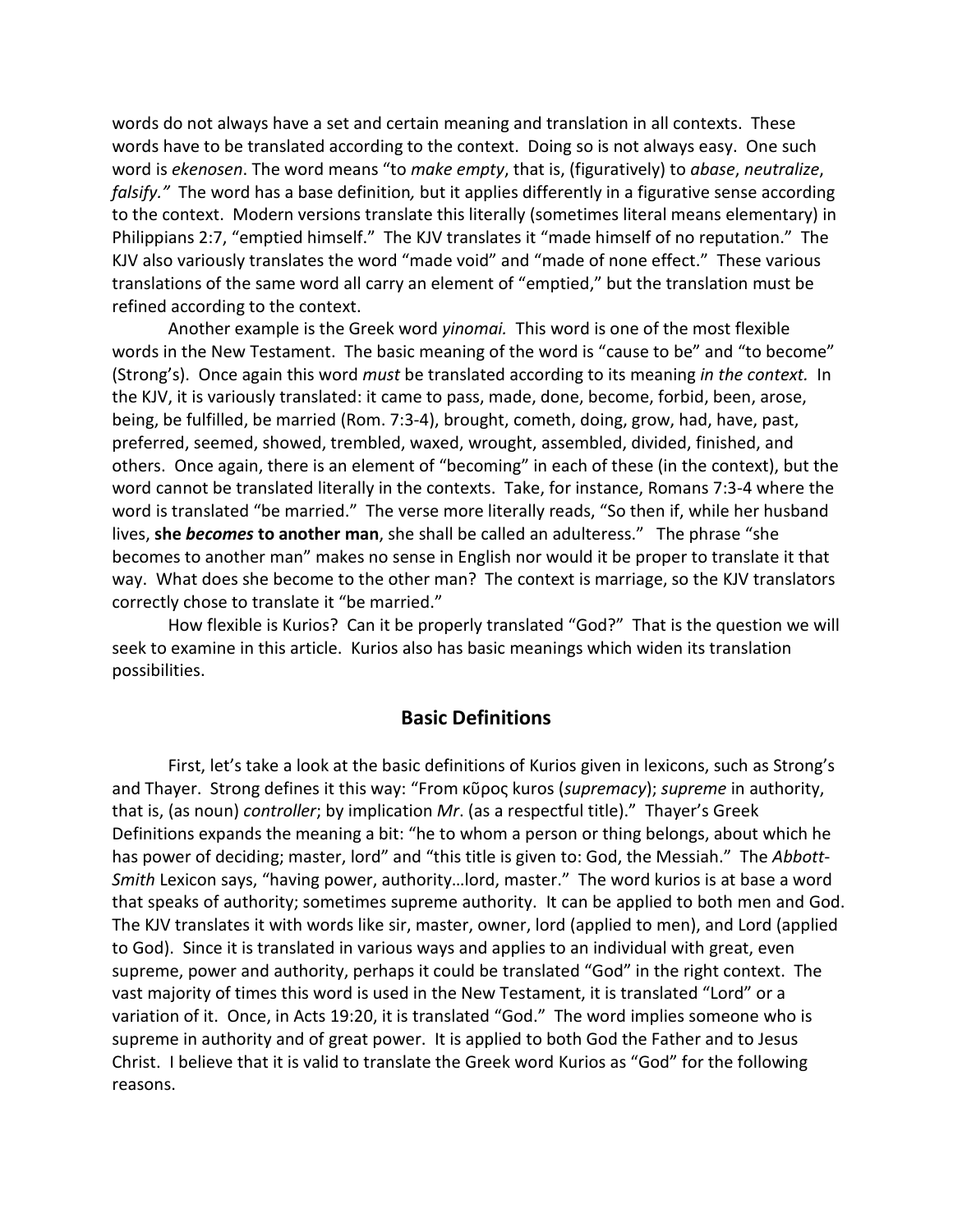## **#1 The KJV Translators Were in Good Company**

The reading "word of God" in Acts 19:20 is not unique to the King James Version. It has been pointed out that this same translation was typical of the previous English translations. The first English translation from Hebrew and Greek was done by William Tyndale. From 1524 to 1536 (his death) he translated the New Testament and a large part of the Old Testament. After his death up until the King James translators began to translate in 1604, there were several English translations. Producing these versions took a period of about one hundred years. Tyndale's translation of Acts 19:20 was "word of God." The same translation was in Matthew's Bible (1537), The Great Bible (1540), The Bishops Bible (1568), and the Geneva Bible (1587).

Not only do these translations handle Acts 19:20 the same way the KJV does, but the translators of these versions agreed with the forty-seven King James translators. Couple the fact that these men lived over a period of more than one hundred years with the carefulness and knowledge of the KJV translators. In all their scholarship, they believed it proper to translate kurios this way. They translated the word kurios as "lord" hundreds of times and they translated it as "God" only one time. They did not translate kurios as "God" carelessly. They did it deliberately, on purpose. We don't know what their purpose and reasons were, but we can reasonably assume they had good ones. These things don't prove that their choice was correct, but it gives a reasonable assurance that it could be. All the other translators made the same translation choice. No doubt it was consistent with the scholarship of the day. There was present among all these men a level of learning in oriental languages and cultures that today's scholars should envy.

## **#2 The Testimony of Others**

Those who say that there is a translation error in the KJV in Acts 19:20 or who just say there is "difference" are merely voicing their opinions about the matter. Their statement does not make either opinion so. There are other learned individuals who have studied this and other issues regarding the Greek word kurios. One of those is Dr. Jeffrey Khoo, Academic Dean of Far East Bible College in Singapore. Regarding Acts 19:20, he said:

> The KJV is not a mistranslation, and does not differ from the TR. The Greek word kurios can be translated in a number of ways depending on the context. It can be rendered "Lord", "master", "Sir", "God", or "owner". (see The Complete Word Study Dictionary: New Testament, 900-1). Acts 19:20 certainly allows for "God" instead of "Lord" since the context is speaking of the Word of God as a whole. If it is rendered as "the word of the Lord" it might be construed as some specific word from Jesus instead of God's Word or the Holy Scriptures in general. In any case, whether it is "the word of God", or "the word of the Lord", both are perfectly acceptable translations of the original.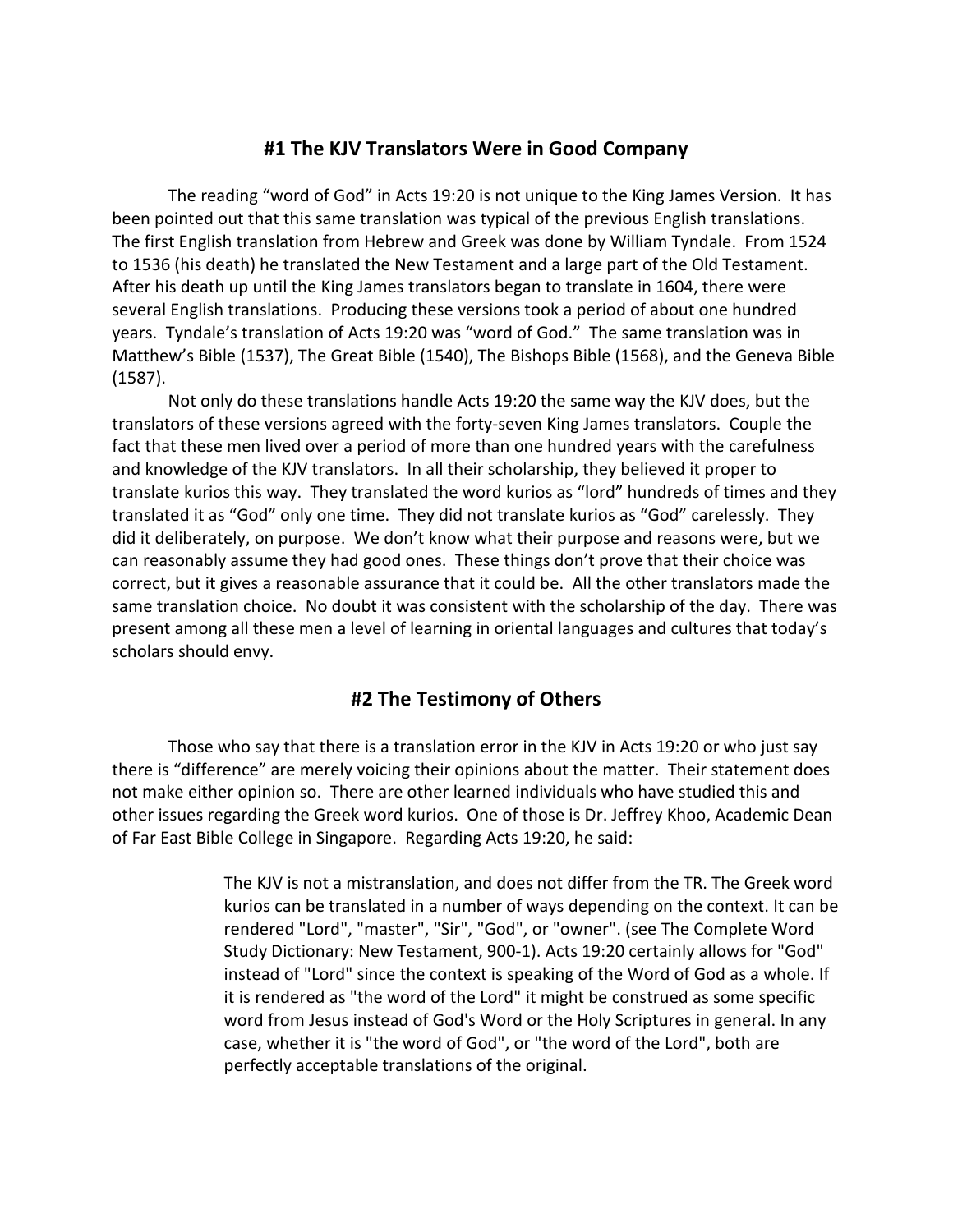Another writer states that the term kurios, when applied to Jesus is meant in the highest possible sense, which is God. In his book, *Christian Theology, 2nd Edition,* Millard J. Erickson, Seminary Professor, states:

> There is a more general argument for the deity of Christ. The New Testament writers ascribe the term κυριος (*kurios*-"Lord") to Jesus, particularly in his risen and ascended state. While the term can most certainly be used without any high Christological connotations, there are several considerations that argue that the term signifies divinity when it is applied to Jesus. First, in the Septuagint κυριος is the usual translation of the name יהוה) Jehovah) and of the reverential ארני (Adonai) which was ordinarily substituted for it. Further, several New Testament references to Jesus as "Lord" are quotations of Old Testament texts employing one of the Hebrew names for God (e.g., Acts 2:20-21 and Rom. 10:13 [cf. Joel 2:31-32]; 1 Peter 3:15 [cf. Is. 8:13]). These references make it clear that the apostles meant to give Jesus the title *Lord* in the highest sense. Finally, κυριος is used in the New Testament to designate both God the Father, the sovereign God (e.g., Matt. 1:20; 9:38; 11:25; Acts 17:24; Rev. 4:11), and Jesus (e.g., Luke 2:11; John 20:28; Acts 10:36; 1 Cor. 2:8; Phil. 2:11; James 2:1; Rev. 19:16). William Childs Robinson comments that when Jesus "is addressed as the exalted Lord, he is so identified with God that there is ambiguity in some passages as to whether the Father or the Son is meant (e.g., Acts 1:24; 2:47; 8:39; 9:31; 11:21; 13:10-12; 16:14; 20:19; 21:14; cf. 18:26; Rom. 14:11)." For Jews particularly, the term κυριος suggests that Christ was equal with the Father.

It is clear that one meaning of kurios, when it is applied to Jesus Christ, is "God." 1 Corinthians 12:3 tells us: *"Wherefore I give you to understand, that no man speaking by the Spirit of God calleth Jesus accursed: and that no man can say that Jesus is the Lord, but by the Holy Ghost. "* No one can call Jesus "the Lord" unless it is by the Spirit of God. To call Jesus "the Lord" is to call Jesus "God." The term "the Lord" obviously means "God." Therefore, one definition of the Greek term kurios is "God" when it is applied to Jesus or God the Father.

## **#3 Kurios is Equivalent to Jehovah**

Several writers have equated the term kurios with Jehovah of Old Testament Hebrew. Dr. Erickson made that statement in the quote above. Another such source is *The Complete Word Study Dictionary,* by Dr. Spiros Zodhiates in the New Testament, which says, "*kúrios*; gen. *kuríou*, masc. noun from *kúros* (n.f.), might, power. Lord, master, owner. Also the NT Gr. **equivalent for the OT Hebr. Jehovah**." (Emphasis is mine.) Vine's Expository Dictionary of New Testament Words puts it this way: " kurios is the Sept. and NT representative of Heb. Jehovah ('LORD' in Eng. versions), see Mat\_4:7; Jam\_5:11, e.g., of adon, Lord, Mat\_22:44, and of Adonay, Lord, Mat 1:22; it also occurs for Elohim, God, 1Pe 1:25."

This is more significant than it may seem on the surface. The great objection to the idea that kurios equals Jehovah is that the Old Testament translates Jehovah as "LORD" not "God."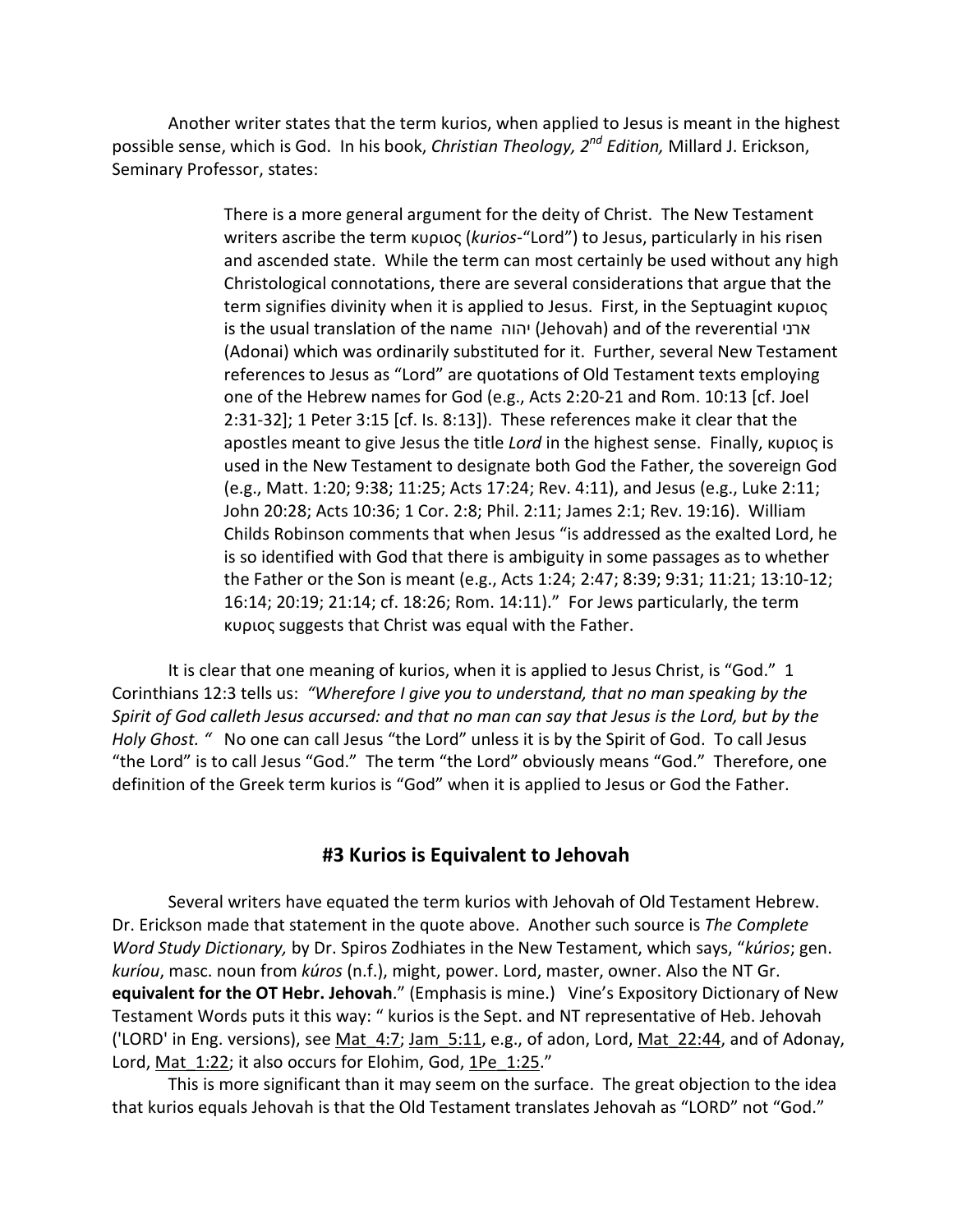This would be devastating to any argument that kurios can be translated "God," if Jehovah can only be translated "Lord." That is, it would be devastating, if it was true. It is not true.

Yes, Jehovah is translated in the Old Testament as "LORD;" but, not always. It is translated that way in hundreds of Old Testament passages. However, it is also translated "God" in several places (e.g., Gen.6:5; Ex. 23:17; Ex. 34:23; 2Sam.12:22). In the formula, "Lord God" the Hebrew is usually "Adon Jehovah" or a variation. Adon is translated "Lord" and Jehovah is translated "God" in Exodus 23:17 and Exodus 34:23. However, in Genesis 6:5 and 2 Samuel 12:22, Jehovah stands alone and is translated "God" in the KJV. "*And GOD (Jehovah) saw that the wickedness of man was great in the earth, and that every imagination of the thoughts of his heart was only evil continually*" (Gen. 6:5).

Regarding the name Jehovah, the *The Complete Word Study Dictionary* says this:

y<sup>e</sup>hōwāh: A noun meaning God. The word refers to the proper name of the God of Israel, particularly the name by which He revealed Himself to Moses (Exo\_6:2- 3). The divine name has traditionally not been pronounced, primarily out of respect for its sacredness (cf. Exo\_20:7; Deu\_28:58). Until the Renaissance, it was written without vowels in the Hebrew text of the Old Testament, being rendered as YHWH. However, since that time, the vowels of another word, <sup>*"donāy* (H136), have been supplied in hopes of reconstructing the</sup> pronunciation. Although the exact derivation of the name is uncertain, most scholars agree that its primary meaning should be understood in the context of God's existence, namely, that He is the "I AM THAT I AM" (Exo\_3:14), the One who was, who is, and who always will be (cf. Rev 11:17). Older translations of the Bible and many newer ones employ the practice of rendering the divine name in capital letters, so as to distinguish it from other Hebrew words. It is most often rendered as LORD (Gen\_4:1; Deu\_6:18; Psa\_18:31 [32]; Jer\_33:2; Jon 1:9) but also as GOD (Gen 6:5; 2Sa 12:22) or JEHOVAH (Psa 83:18 [19]; Isa\_26:4). The frequent appearance of this name in relation to God's redemptive work underscores its tremendous importance (Lev 26:45; Psa 19:14 [15]). Also, it is sometimes compounded with another word to describe the character of the Lord in greater detail (see Gen\_22:14; Exo\_17:15; Jdg\_6:24).

Now we are finally venturing beyond Greek elementary school and boldly stepping into advanced learning. If kurios is the New Testament equivalent to Jehovah (and it absolutely is) and Jehovah in Hebrew is "a noun meaning God" and Jehovah is properly translated "God" in the Old Testament (and it is, although in a minority of places), then the Greek word kurios most certainly can be rendered "God" in English.

There is further evidence of this. The quotes we have been reading above, have also informed us that Kurios is used in the Old Testament Greek version (often called the Septuagint) to translate the Hebrew word Jehovah (LORD, God). What is often used and referred to as the so-called Septuagint is the Old Testament of an ancient manuscript known as Vaticanus. It is called this because it is kept in the Vatican Library. Vaticanus is a corrupt manuscript with many errors, additions, etc. However, that does not negate its significant in this discussion. This manuscript is reputed to have been written in 350 A.D. and the actual date of translation was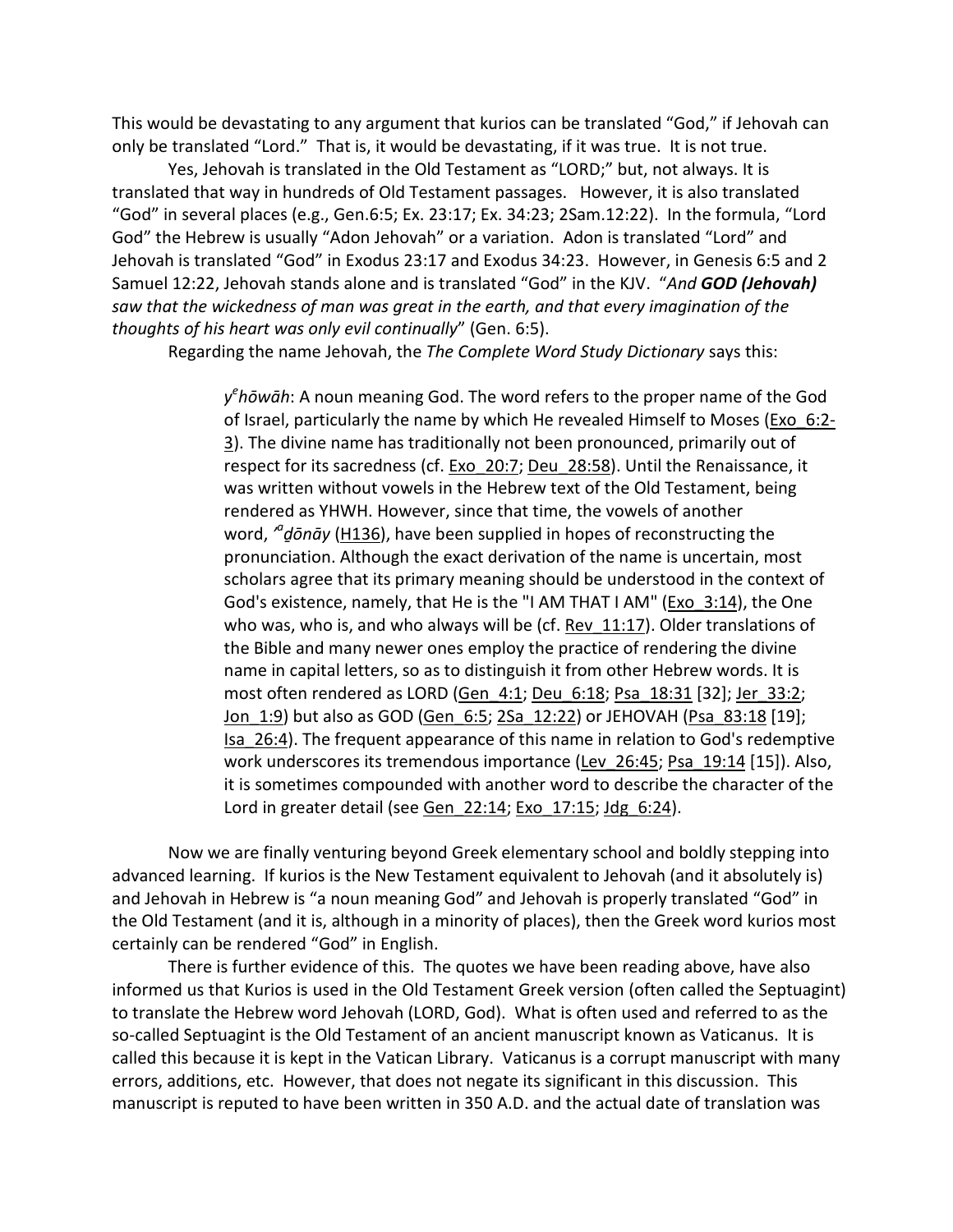probably some years before that. If this is so, the writing of the manuscript took place at a time when New Testament Greek was still in use in everyday life. Greek was a universal trade language of the Roman Empire. The translator of Vaticanus was no stranger to Greek and he certainly knew how the Greeks used their words and he knew how the church used Greek words.

The Greek Old Testament of Vaticanus freely uses the word kurios. Jehovah in the Hebrew Old Testament is regularly translated as kurios in the Greek Old Testament. However, remember in one of our examples above, Exodus 23:17, "adon Jehovah" is used and translated "Lord God" in the KJV. In the Greek Old Testament, the words *kurios theos* are used; *kurios for Lord and theos for Jehovah*. Theos is the Greek word for God. In other words, the Greek Old Testament translates Jehovah as theos or God.

Since Jehovah is translated God and Lord and it is the equivalent of kurios, then kurios also means God and Lord.

#### **#4 Old Testament Quotes in the New Testament**

The New Testament quotes or refers to hundreds of verses from the Old Testament. Hidden within those quotes is the final answer to our question. Unfortunately, there is a lot of confusion and ignorance among Christians as to the nature of these quotes. They are generally dismissed by simply saying that they were quotes from the Septuagint, the Old Testament Greek version, not from the Hebrew Old Testament. If they are viewed this way, Christians may miss a great deal of the power and significance of these quotes. I have majored in calling the Septuagint "so-called" and "the Greek Old Testament," because there is a lot of disagreement about whether the Septuagint ever existed or not. The Septuagint was supposed to have been translated before Christ, from about 250 BC. to 100 BC. There is no direct evidence that this ever took place. There is manuscript evidence of complete Old Testament translations into Greek after Christ was born, but not before. All of these were written many years after the New Testament was finished; far too late to be used for quotes in the New Testament , but just in time to *copy* quotes *from* the New Testament. So, the Septuagint does not explain the Old Testament quotes in the New Testament. The New Testament quotes the Hebrew Old Testament.

The quotes of the Old Testament in the New Testament come in various types. There are many direct and indirect quotes. By indirect quote, I mean a quote that is merely a paraphrase of the teaching of one or more Old Testament verses or a teaching which appeals to one or more Old Testament passages for confirmation or proof. There are allusions and possible allusions. An allusion is "a passing or casual reference; an incidental mention of something, either directly or by implication" (dictionary.reference.com). One example of allusion is Matthew 12:42, "*The queen of the south shall rise up in the judgment with this generation, and shall condemn it: for she came from the uttermost parts of the earth to hear the wisdom of Solomon; and, behold, a greater than Solomon is here*." The Scripture alluded to is 1 Kings 10:1, "*And when the queen of Sheba heard of the fame of Solomon concerning the name of the LORD, she came to prove him with hard questions.*" Matthew 12:42 is not intended to be a real quote. It is intended to be an application of 1 Kings 10 to the present situation in the Lord's life. There are many allusions in the New Testament.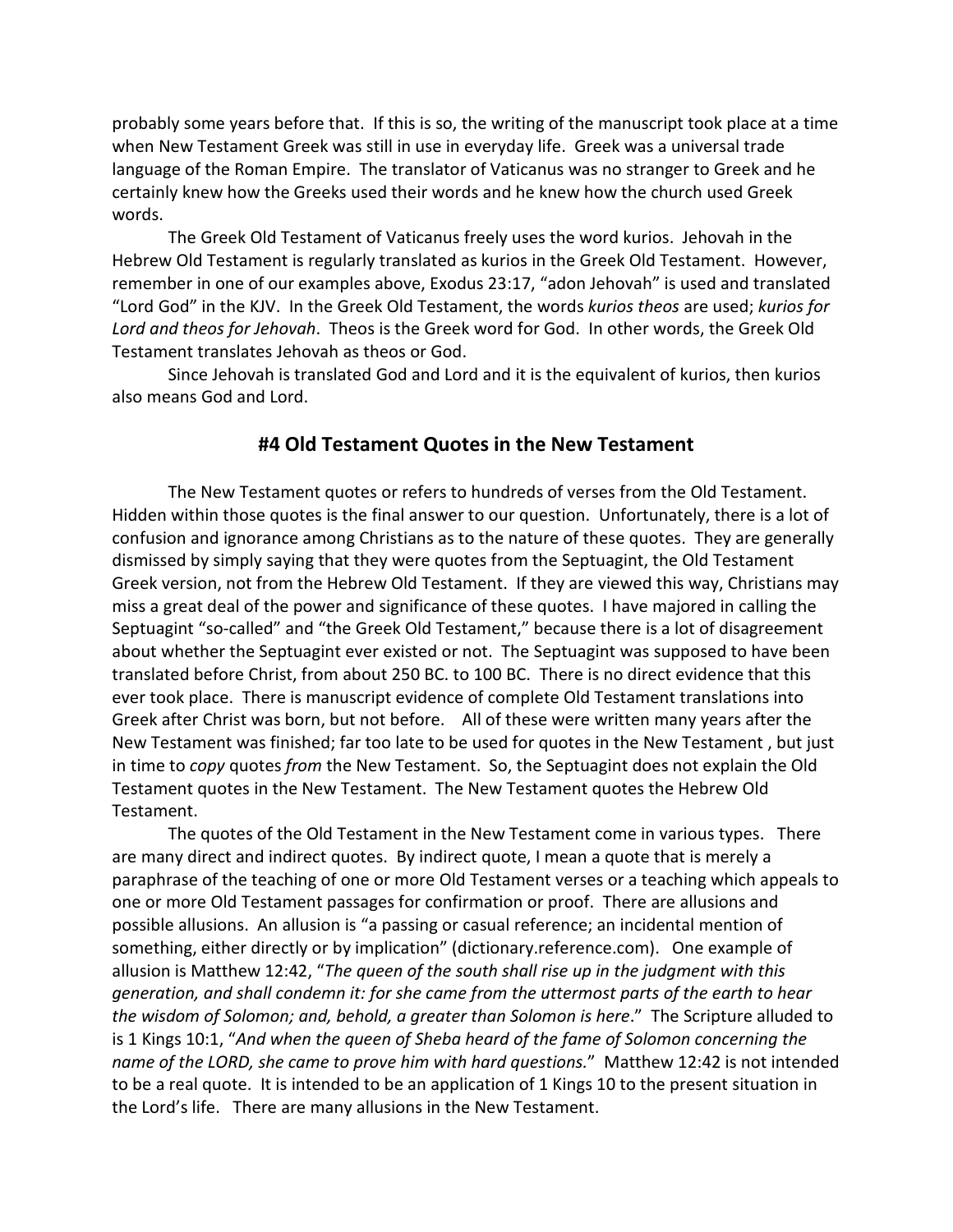Another type of quote is similar to an allusion. It is a teaching which appeals to Old Testament Scripture for support. Of course, we do this all the time in teaching and preaching. We make a statement and then refer to what is written for proof. Many times, we don't quote the actual Scripture, but, rather, we paraphrase it. The Scripture says…then we put it in our own words. The New Testament does something similar. For example, Romans 2:24 says, "*For the name of God is blasphemed among the Gentiles through you, as it is written.* " Here it says, "as it is written," but you will not find this statement, as it is, anywhere in the Old Testament. Instead, you will find Ezekiel 36:20, "*And when they entered unto the heathen, whither they went, they profaned my holy name, when they said to them, These are the people of the LORD*." You will also find Isaiah 52:5, "*Now therefore, what have I here, saith the LORD, that my people is taken away for nought? they that rule over them make them to howl, saith the LORD; and my name continually every day is blasphemed*." This is one of the New Testament equivalents of proof-text teaching.

On the other hand, there are also direct and true quotes from the Hebrew Old Testament. To illustrate, one such quote is in Matthew 1:23, "*Behold, a virgin shall be with child, and shall bring forth a son, and they shall call his name Emmanuel, which being interpreted is, God with us*." This verse is quoted from Isaiah 7:14, "*Therefore the Lord himself shall give you a sign; Behold, a virgin shall conceive, and bear a son, and shall call his name Immanuel*. "

One can readily notice that Matthew 1:23 is not an *exact* quote. There are differences. Matthew 1:23 says "shall be with child" and Isaiah 7:14 says "shall conceive." Matthew 1:23 says "shall bring forth a son" and Isaiah 7:14 says "bear a son." This is typical of many of the Old Testament verses that are quoted in the New Testament. How do we explain this? Well, that's actually quite easy. There are at least two reasons why this happens.

The first reason is that this is not just a quote; it is a Bible translation. Remember, God inspired both Old and New Testaments. He inspired the Old in Hebrew (with a little Aramaic) and the New in Greek. Whenever anyone, even the original author, takes something written in one language and puts it into another language, it is translation. If I write something in English and then write it in German, I have translated my own words. In this case, God has translated his Old Testament Hebrew words into Greek. However, it gets more complicated than that. Men have entered the picture and translated God's words into English. So, you have three languages involved: Hebrew, Greek, and English. The Hebrew Old Testament was translated into Greek. The Hebrew was translated into English and the Greek was translated into English. Now, we are comparing English with English. Any translation between two languages can cause minor word differences or differences in grammar or differences in word order. However, the meaning remains the same if the job has been done right. So, in Matthew 1:23, we have "with child" instead of "conceive," but the meaning is the same. We also have "bring forth a son" instead of "bear a son," but the meaning is the same.

Second, one of the reasons that these quotes are truly helpful to us is that the author of the original and the translation is God. God is the author of the statements in both the New Testament and the Old Testament. When God inspired the New Testament, He knew the exact meaning and intent in the mind of the author of the Old Testament. Therefore, He was able to reveal truth and meaning He did not reveal the first time or He was able to confirm the truth of the first statement. Herein lies the true significance of Matthew 1:23. You see in Isaiah 7:14,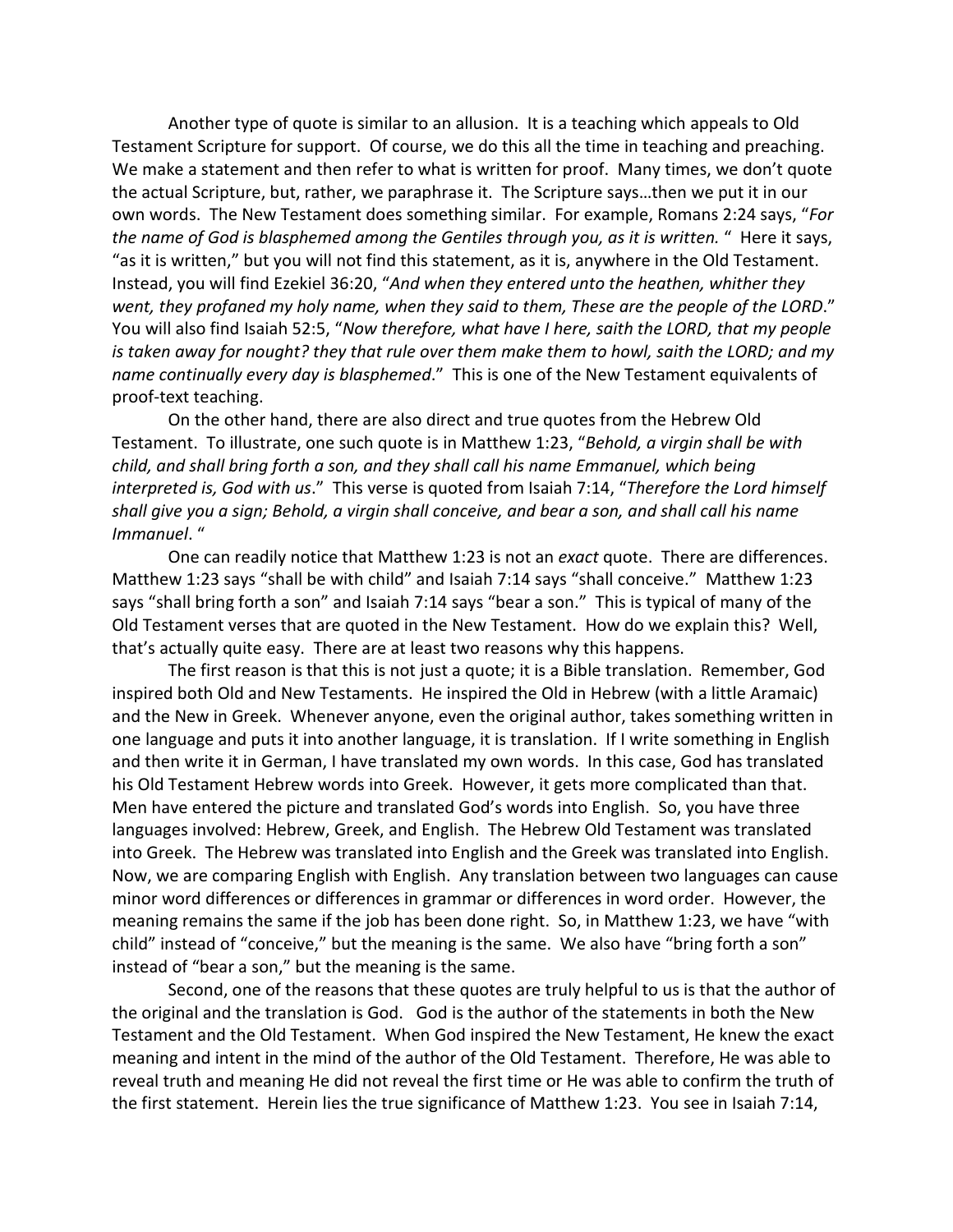the Hebrew word for virgin is '*almah*. The word means a virgin or a young woman, unmarried or a newlywed (Brown, Driver-Briggs Hebrew Definitions). In other words, the meaning is uncertain, at least in the minds of many today (although it is hard to see how a newlywed young woman getting pregnant is a sign of any kind). However, when God inspired the New Testament, He used the word *parthenos*. The Greek word can *only* mean virgin (Complete Word Study Dictionary). In other words, the quote and translation of Isaiah 7:14 in Matthew 1;23 confirms the meaning of the Hebrew word 'almah and proves that the correct translation of *almah* in Isaiah 7:14 is *virgin*.

Now, let's take these principles and apply them to our question about whether kurios can be translated "God." The key quote related to this question is found in 1 Peter 1:25, "*But the word of the Lord endureth for ever. And this is the word which by the gospel is preached unto you*." The quote comes from Isaiah 40:8, "*The grass withereth, the flower fadeth: but the word of our God shall stand for ever.*" The verse in the New Testament says "the word of the Lord" (Kurios). The verse in the Old Testament is "the word of our God" (elohim). If one compares all of 1 Peter 1:24-25 with Isaiah 40:6-8, he will find that it falls into the category of exact quote with minor differences. Further, it reveals new understanding of the meaning of words, just as Matthew 1:23 does.

The Hebrew word for God in Isaiah 40:8 is *Elohim.* This is THE primary Hebrew word for God. When it is applied to God, it is always translated "God." It is **never** translated "Lord." Yet, when God translates this word in 1 Peter 1:25, He inspired the word "kurios." Make no mistake. This was a deliberate act on the part of God. If we believe in verbal plenary inspiration, we must come to this conclusion. *God deliberately, on purpose, with benevolence aforethought chose by an act of His sovereign will to translate Elohim into Kurios.* This clearly means that kurios is not just an equivalent for Jehovah, but *it is also the equivalent of Elohim, God.* If Elohim can be translated into kurios, then kurios can absolutely be translated into Elohim. Therefore, "God" can be translated into "Lord" and "Lord" can be translated into "God." So, "Kurios" can be translated into "God."

#### **Conclusion**

A deeper understanding of the meaning of "kurios" and its connection with Old Testament Hebrew should settle the question. "Kurios" means Lord and it means "God." When Jesus is addressed as the" Lord Jesus Christ," the truth of His person and nature are included in the name. It is equal to saying, the "God-Man Anointed One." Remember, "no man can say that Jesus is the Lord, but by the Holy Ghost" (1 Cor. 12:3). To call Jesus "the Lord" does not mean that He is our Master only. The many uses of the phrase "the Lord" in both Testaments clearly reveals its meaning as "God." To call Jesus "the Lord" is to call Him "God."

The word "kurios" not only means God, it can be translated God. Kurios is the equivalent of the Old Testament Jehovah. Jehovah is translated both "LORD" and "God" in the Old Testament. Since Kurios is the equivalent of Jehovah, then it too can be translated both Lord and God. That Kurios is equal to Jehovah is seen in Luke 20:42, "And David himself saith in the book of Psalms, The LORD said unto my Lord, Sit thou on my right hand." In Hebrew (Ps. 110:1) this is "Jehovah said to my Adon." In the Greek New Testament, it is "Kurios said to my kurios." Kurios is used for both Jehovah and Adon. This verse clearly shows that Kurios is the